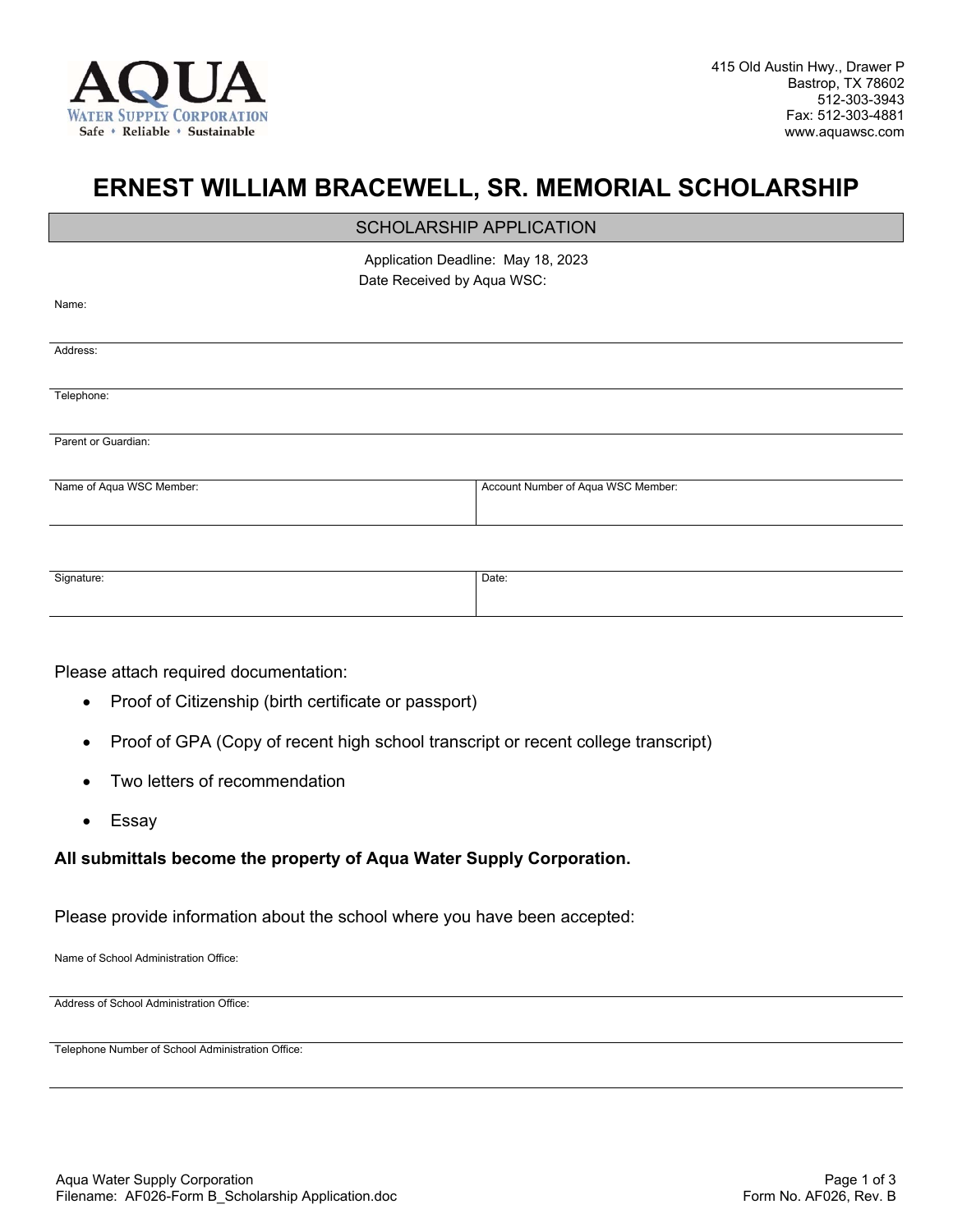Please tell us about any extra curricular activities with which you are involved:

Please tell us about any employment positions you have held: